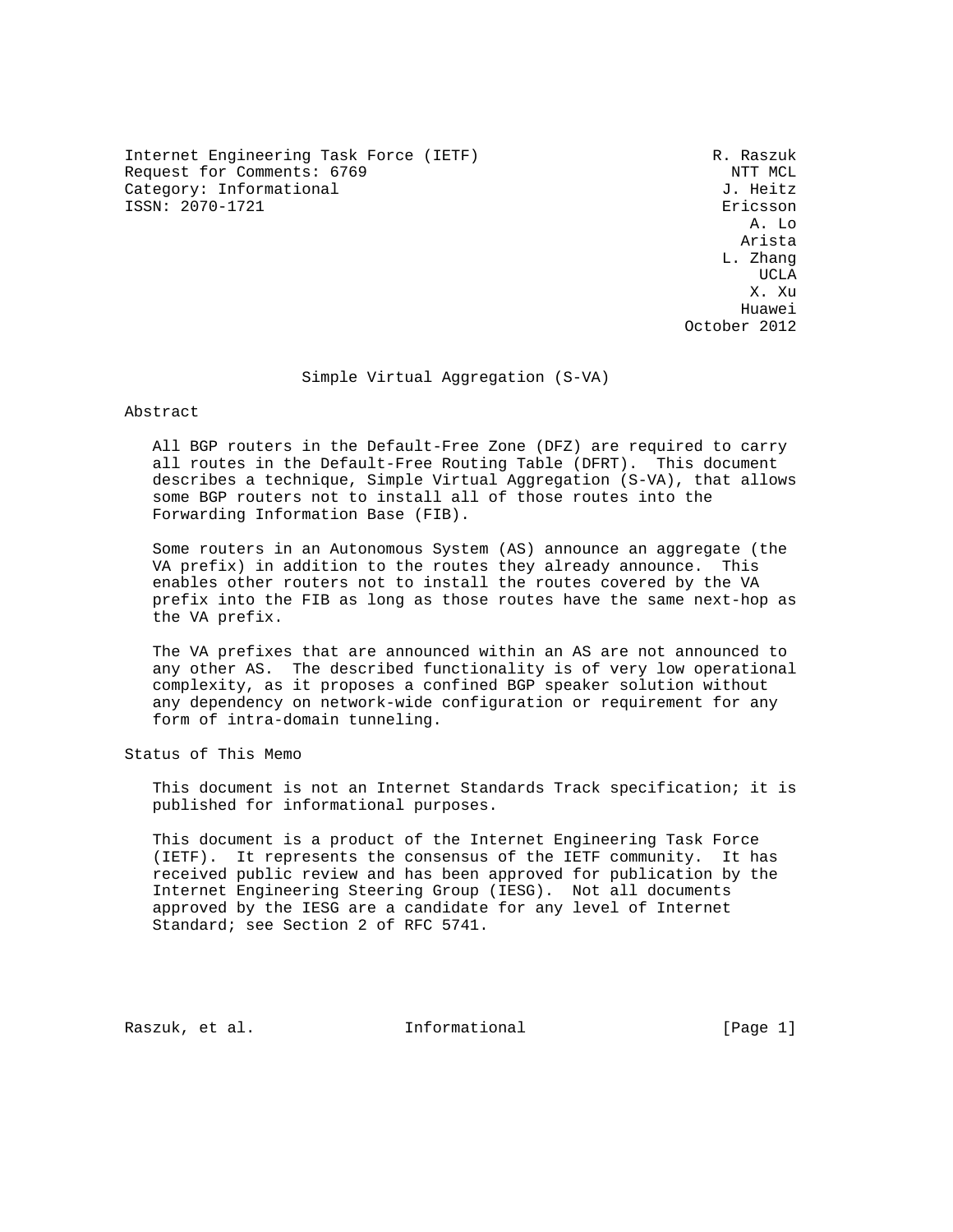Information about the current status of this document, any errata, and how to provide feedback on it may be obtained at http://www.rfc-editor.org/info/rfc6769.

## Copyright Notice

 Copyright (c) 2012 IETF Trust and the persons identified as the document authors. All rights reserved.

 This document is subject to BCP 78 and the IETF Trust's Legal Provisions Relating to IETF Documents (http://trustee.ietf.org/license-info) in effect on the date of publication of this document. Please review these documents carefully, as they describe your rights and restrictions with respect to this document. Code Components extracted from this document must include Simplified BSD License text as described in Section 4.e of the Trust Legal Provisions and are provided without warranty as described in the Simplified BSD License.

Table of Contents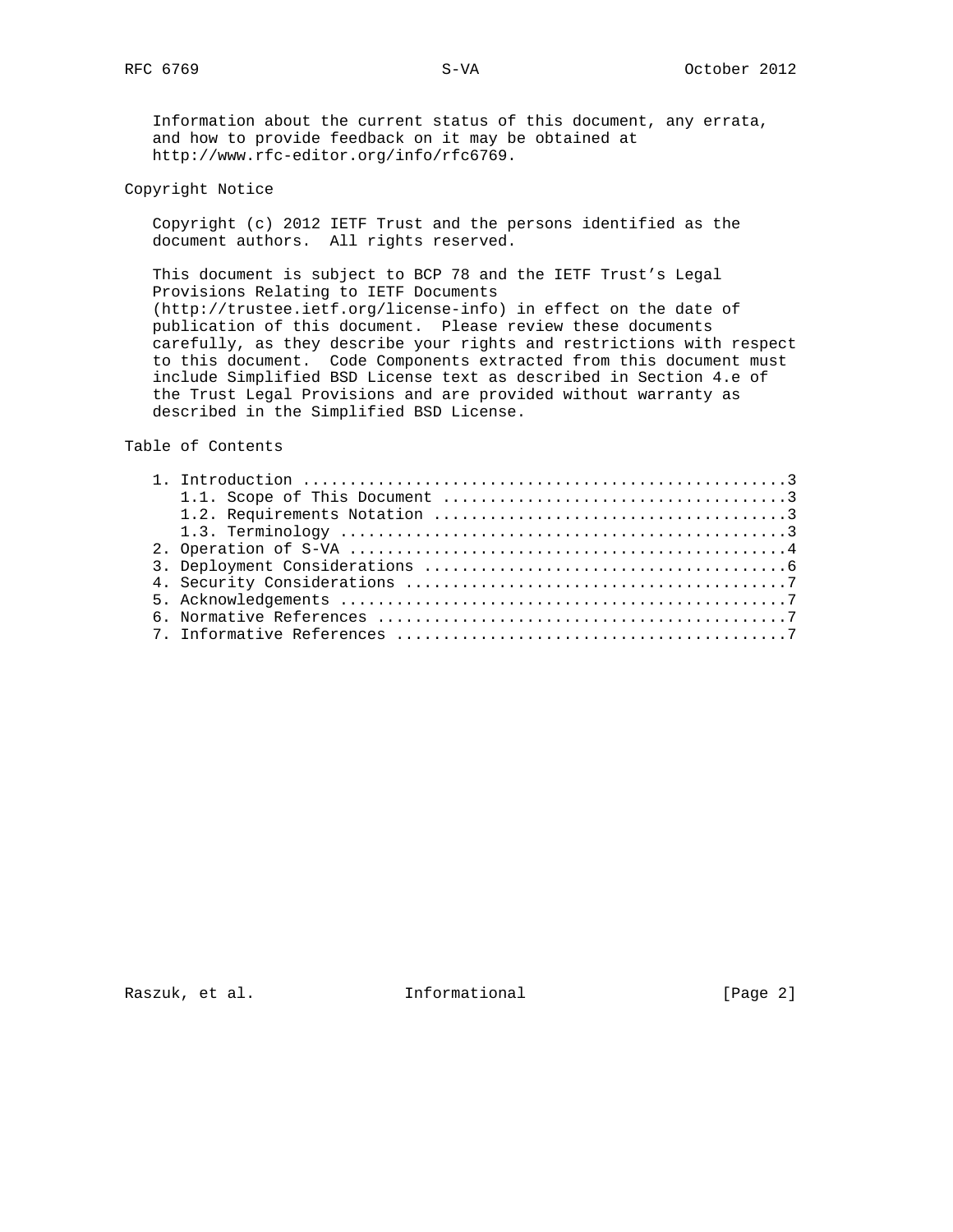## 1. Introduction

 This document describes a technique called Simple Virtual Aggregation (S-VA). It allows some routers not to store some routes in the Forwarding Information Base (FIB) while still advertising and receiving the full Default-Free Routing Table (DFRT) in BGP.

 A typical scenario is as follows. Core routers in the ISP maintain the full DFRT in the FIB and Routing Information Base (RIB). Edge routers maintain the full DFRT in the BGP Local RIB (Loc-RIB), but do not install certain routes in the RIB and FIB. Edge routers may install a default route to core routers, to Area Border Routers (ABR) that are installed on the Point of Presence (POP), to core boundary routers, or to Autonomous System Border Routers (ASBRs).

 S-VA must be enabled on an edge router that needs to save its RIB and FIB space. The core routers must announce a new prefix called Virtual Aggregate (VA prefix).

1.1. Scope of This Document

 The VA prefix is not intended to be announced from one AS into another, only between routers of the same AS.

 S-VA can be used for both IPv4 unicast and multicast address families and IPv6 unicast and multicast address families.

S-VA does not need to operate on every router in an AS.

1.2. Requirements Notation

 The key words "MUST", "MUST NOT", "REQUIRED", "SHALL", "SHALL NOT", "SHOULD", "SHOULD NOT", "RECOMMENDED", "MAY", and "OPTIONAL" in this document are to be interpreted as described in [RFC2119].

- 1.3. Terminology
	- RIB/FIB-Installing Router (FIR): A router that does not suppress any routes and announces the VA prefix. Typically, a core router, a POP to core boundary router, or an ASBR would be configured as an FIR.
	- RIB/FIB-Suppressing Router (FSR): An S-VA router that installs the VA prefix, but does not install routes that are covered by and have the same next-hop as the VA prefix into its FIB. Typically, an edge router would be configured as an FSR.

Raszuk, et al. 1nformational [Page 3]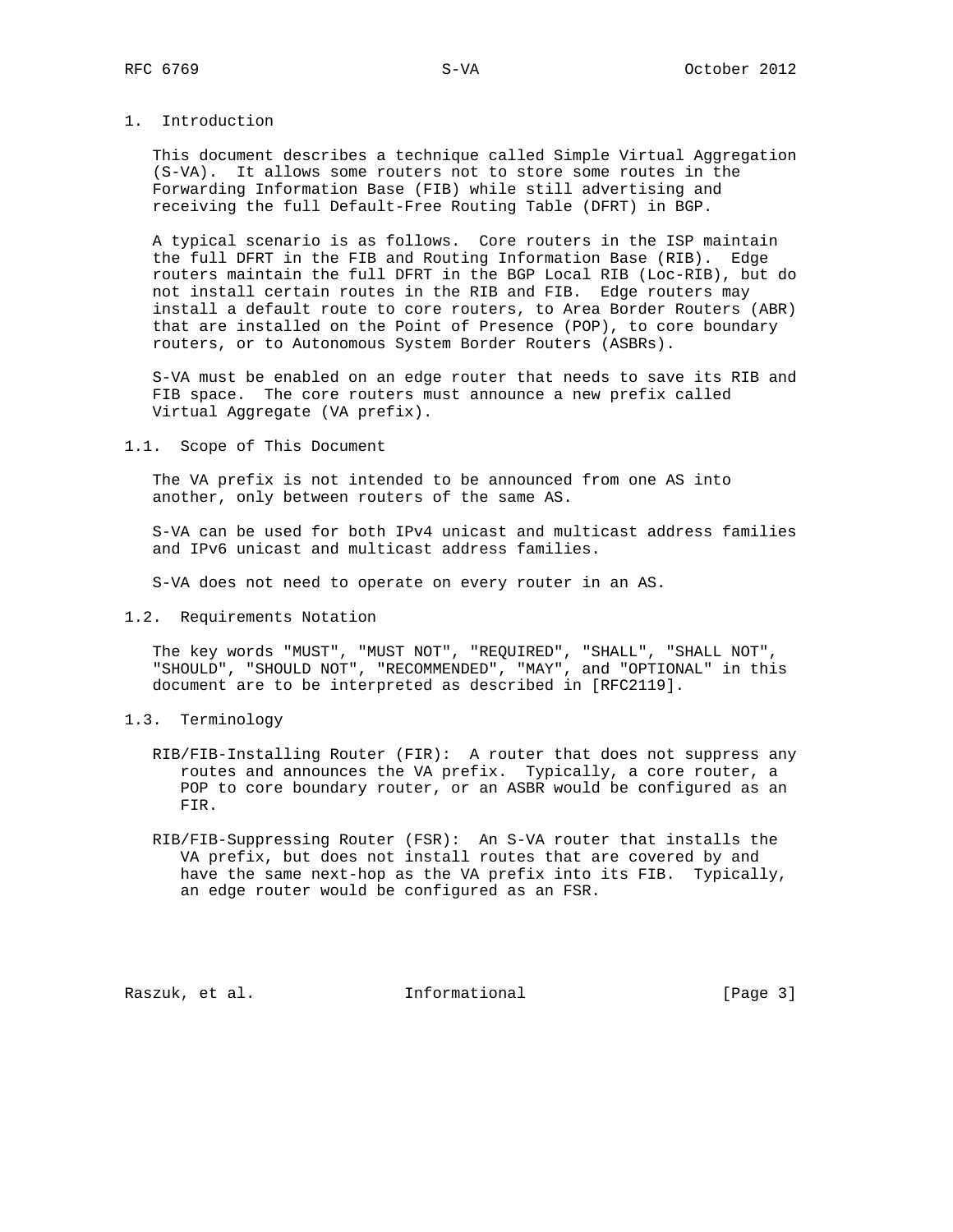- Suppress: Not to install a route that is covered by the VA prefix into the global RIB or FIB.
- Legacy Router: A router that does not run S-VA and has no knowledge of S-VA.
- Global Routing Information Base (RIB): All routing protocols in a router install their selected routes into the RIB. The routes in the RIB are used to resolve next-hops for other routes, to be redistributed to other routing protocols, and to be installed into the FIB.
- Local/Protocol Routing Information Base (Loc-RIB): The Loc-RIB contains the routes that have been selected by the local BGP speaker's Decision Process as in [RFC4271].

NLRI: Network Layer Reachability Information [RFC4271]

2. Operation of S-VA

 There are three types of routers in S-VA: FIB-Installing routers (FIR), FIB-Suppressing routers (FSR), and, optionally, legacy routers. While any router can be an FIR or an FSR, the simplest form of deployment is for AS border routers to be configured as FIRs and for customer facing edge routers to be configured as FSRs.

 When a FIR announces a VA prefix, it sets the path attributes as follows. The ORIGIN MUST be set to INCOMPLETE (value 2). The NEXT\_HOP MUST be set to the same value as that of the routes that are intended to be covered by the VA prefix. The ATOMIC\_AGGREGATE and AGGREGATOR attributes SHOULD NOT be included. The FIR MUST attach a NO\_EXPORT community attribute [RFC1997]. The NLRI SHOULD be 0/0.

A FIR SHOULD NOT FIB-suppress any routes.

 An FSR must detect the VA prefix or prefixes (including 0/0) and install them in all of Loc-RIB, RIB, and FIB. The FSR MAY suppress any more-specific routes that carry the same next-hop as the VA prefix.

 Generally, any more-specific route that carries the same next-hop as the VA prefix is eligible for suppression. However, provided that there is at least one less-specific prefix with a different next-hop between the VA prefix and the suppressed prefixes, then those suppressed prefixes must be reinstalled.

 An example with three prefixes can be considered where the VA-prefix (prefix 1) is the least specific and covers prefix 2 and prefix 3.

Raszuk, et al. 1nformational [Page 4]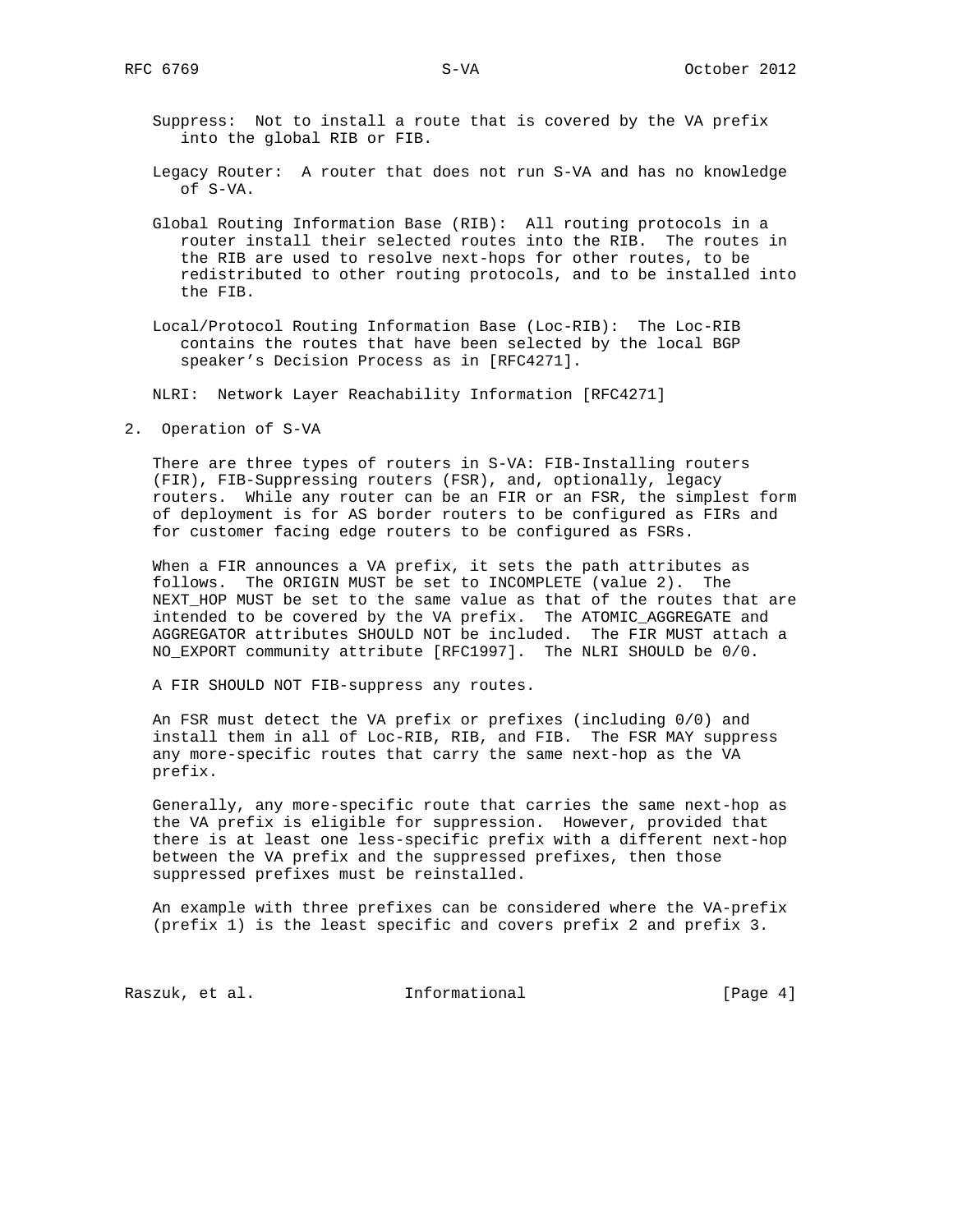Prefix 2 is less specific than prefix 3 and covers the latter. If all three have the same next-hop, then only the bigger one, i.e., VA-Prefix, is announced. However, if prefix 2 has a different next-hop, then it will need to be announced separately. In this case, it is important to also announce prefix 3 separately.

 Similarly, when Internal BGP (IBGP) multipath is enabled, and when multiple VA prefixes form a multipath, only those more-specific prefixes of which the set of next-hops are identical to the set of next-hops of the VA prefix multipath are subject to suppression.

 The expected behavior is illustrated in Figure 1. This figure shows an AS with a FIR, FIR1, and an FSR, FSR1. FSR1 is an ASBR and is connected to two external ASBRs, EP1 and EP2.



Figure 1

 Suppose that FSR1 has been enabled to perform S-VA. Originally, it receives all routes from FIR1 (doing next-hop-self) as well as from EP1 and EP2. FIR1 now will advertise a VA prefix 0/0 with the next hop set to itself. This will cause FSR1 to suppress all routes with the same next-hop as the VA prefix. However, FSR1 will not suppress any routes received from EP1 and EP2, because their next-hops are different from that of the VA prefix.

 Several FIRs may announce different S-VA prefixes. For example, in a POP, each edge router can announce into the POP an S-VA prefix that covers the addresses of the customers it services.

 Several FIRs may announce the same S-VA prefix. In this case, an FSR must choose to install only one of them. For example, two redundant ASBRs, both of which announce the complete DFRT, may each also announce the default route as an S-VA prefix into the AS.

Raszuk, et al. 1nformational 1999 [Page 5]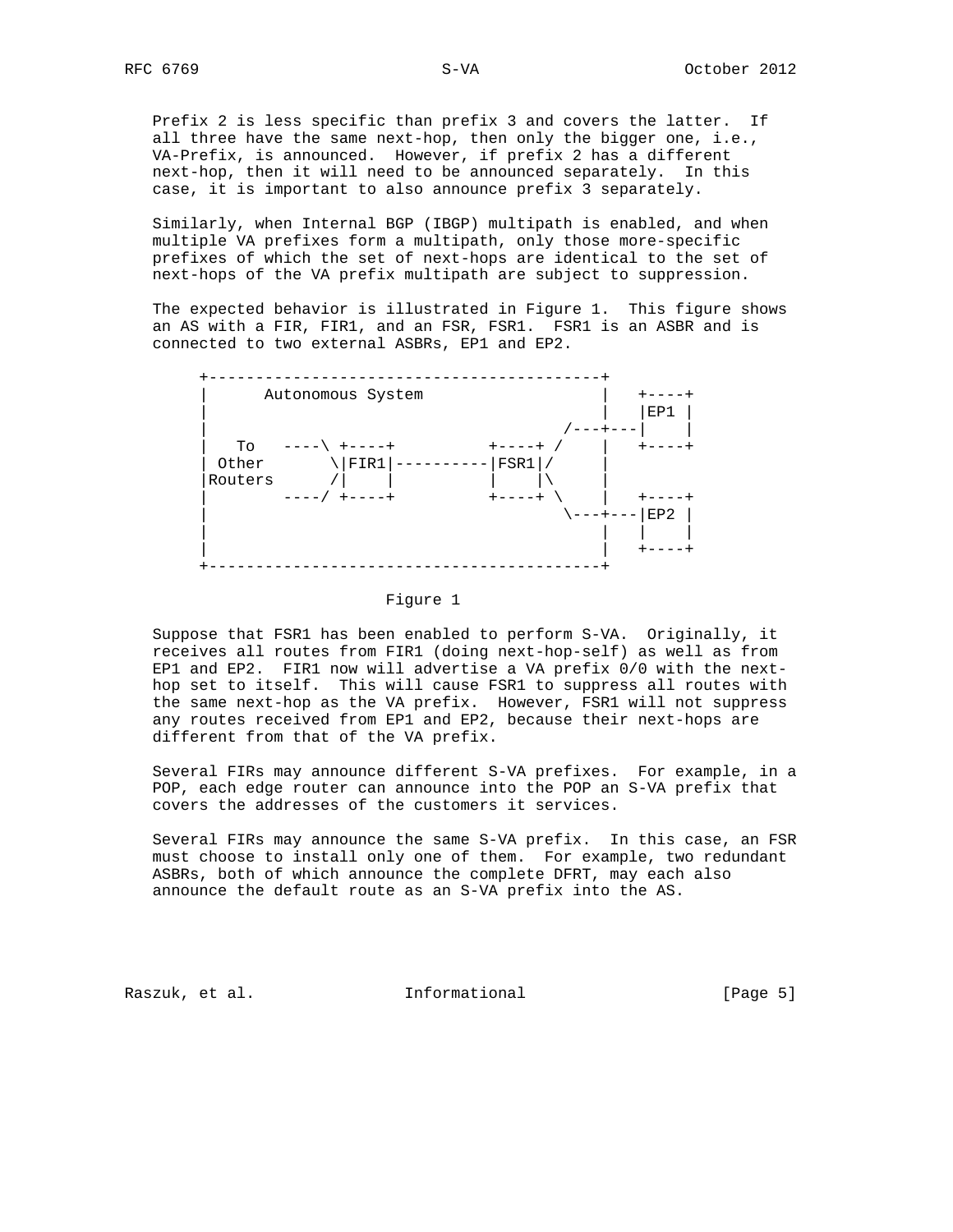S-VA may be used to split traffic among redundant exit routers. For example, suppose in Figure 1 that EP1 and EP2 are two redundant ASBRs that announce the complete DFRT. Each may also announce two S-VA prefixes into the AS: 0/1 and 128/1. EP1 might announce 0/1 with higher preference and EP2 might announce 128/1 with higher preference. FIR1 will now install into its FIB 0/1 pointing to EP1 and 128/1 pointing to EP2. If either EP1 or EP2 were to fail, then FSR1 would switch the traffic to the other exit router with a single FIB installation of one S-VA prefix.

3. Deployment Considerations

 BGP routes may be used to resolve next-hops for static routes or other BGP routes. Because the default route does not imply reachability of any destination, a router can be configured to not resolve next-hops using the default route. In this case, S-VA should not suppress a route that may be used to resolve a next-hop for another route from installation into the RIB. It may still suppress it from installation into the FIB.

 Selected BGP routes in the RIB may be redistributed to other protocols. If they no longer exist in the RIB, they will not be redistributed. This is especially important when the conditional redistribution is taking place based on the length of the prefix, community value, etc. In those cases where a redistribution policy is in place, S-VA implementation should refrain from suppressing installation into the RIB routes matching such policy. It may still suppress them from installation into the FIB.

 A router may originate a network route or an aggregate route into BGP. Some addresses covered by such a route may not exist. If this router were to receive a packet for an unreachable address within an originated route, it must not send that packet to the VA prefix route. There are several ways to achieve this. One way is to have the FIR aggregate the routes instead of the FSR. Another way is to install a black hole route for the nonexistent addresses on the originating router. This issue is not specific to S-VA, but applicable to the general use of default routes.

 Like any aggregate, an S-VA prefix may include more address space than the sum of the prefixes it covers. As such, the S-VA prefix may provide a route for a packet for which no real destination exists. An FSR will forward such a packet to the FIR.

 If an S-VA prefix changes its next-hop or is removed, then many routes may need to be downloaded into the FIB to achieve convergence.

Raszuk, et al. 1nformational 1999 [Page 6]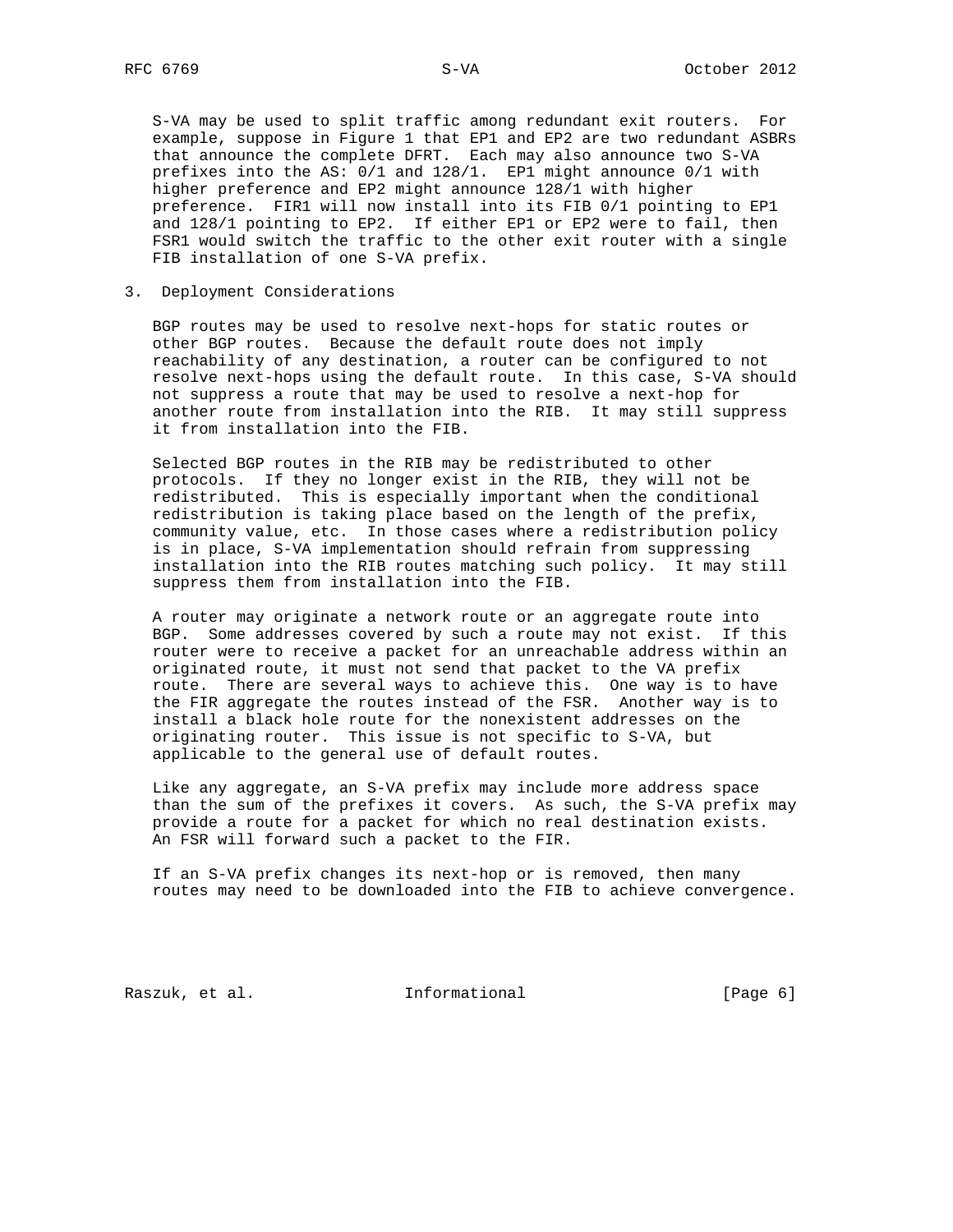4. Security Considerations

 The authors are not aware of any new security considerations due to S-VA. The local nature of the proposed optimization eliminates any external exposure of the functionality. The presence of more specifics that are used as VA prefixes is also a normal BGP behavior in current networks.

5. Acknowledgements

 The concept for Virtual Aggregation comes from Paul Francis. In this document, the authors only simplified some aspects of its behavior to allow simpler adoption by some operators.

 The authors would like to thank Clarence Filsfils, Nick Hilliard, S. Moonesamy, and Tom Petch for their review and valuable input.

- 6. Normative References
	- [RFC1997] Chandra, R., Traina, P., and T. Li, "BGP Communities Attribute", RFC 1997, August 1996.
	- [RFC2119] Bradner, S., "Key words for use in RFCs to Indicate Requirement Levels", BCP 14, RFC 2119, March 1997.
	- [RFC5082] Gill, V., Heasley, J., Meyer, D., Savola, P., Ed., and C. Pignataro, "The Generalized TTL Security Mechanism (GTSM)", RFC 5082, October 2007.
- 7. Informative References
	- [RFC4271] Rekhter, Y., Ed., Li, T., Ed., and S. Hares, Ed., "A Border Gateway Protocol 4 (BGP-4)", RFC 4271, January 2006.

Raszuk, et al. 10 Informational 1999 [Page 7]